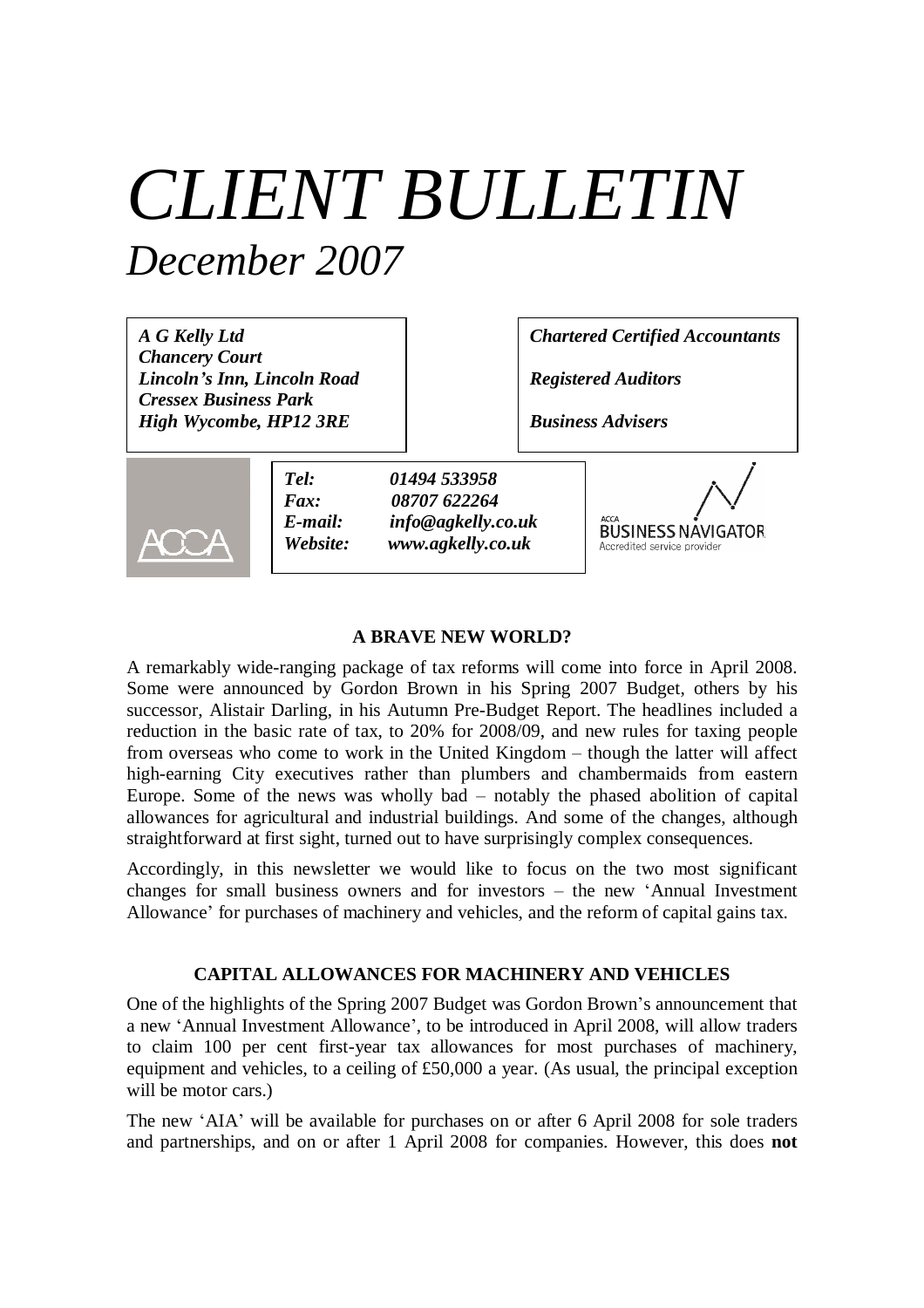mean that every trader will be able to go out on 6 April and spend £50,000 on equipment which will qualify for the 100% AIA. This is because the allowance is an allowance for the trader's accounting year, and so will be time-apportioned where the trader's accounting date is other than 5 April (31 March for companies). For example:

- Andy's accounting date is 30 June. He may claim an Annual Investment Allowance on expenditure up to £11,748 (86/366ths of £50,000) for purchases in the period 6 April to 30 June 2008. In his next accounting year (the year to 30 June 2009) he will be able to claim AIA on purchases up to £50,000.
- Bob's accounting date is 31 December. He will be able to claim AIA on expenditure up to £36,885 (270/366ths of £50,000) for purchases in the period 6 April to 31 December 2008.
- Central Garage Ltd's accounting date is 30 September. It will be able to claim AIA on expenditure up to £25,000 (183/366ths of £50,000) for purchases in the period 1 April to 30 September 2008.
- Diane's accounting date is 5 April. She will be able to claim AIA on expenditure up to £50,000 for purchases in the year 6 April 2008 to 5 April 2009.

Returning to the example of Andy, suppose he intends to buy a new van which will cost £20,000. His choices are:

- To buy the new van before 6 April 2008, in which case he will be able to claim the current 50% first-year allowance (for the 2008/09 tax year, as the purchase is made in his accounting year ending 30 June 2008). Thus £10,000 of the cost will be written off in 2008/09 and the balance (by way of writing-down allowances) in future years.
- To buy the van between 6 April and 30 June 2008 (both dates inclusive). In this case he will be able to claim the slightly higher AIA of £11,748 for 2008/09, and again the balance will be written off by way of writing-down allowances in future years.
- To wait until 1 July 2008, when the whole cost of the van can be written off by way of the new AIA. This looks like the best solution, but there are two points to watch. The first is that tax relief for expenditure incurred in the new accounting year will not be enjoyed until 2009/10. The second is that Andy's profits for the year to 30 June 2009 may not be high enough to absorb the full 100% allowance, so he may anyway be forced to reduce his claim.

It will be apparent that, even in this very simple and straightforward example, there are many factors to bear in mind. In real life, the situation is likely to be more complicated – for example, the trader may be intending to purchase more than one vehicle or item of equipment – and it may be possible to 'have your cake and eat it'– to claim the full cost as an AIA, but to enjoy tax relief in 2008/09 – by changing your accounting date, though this would have other implications which would have to be carefully considered. Also, the purchase date, for tax purposes, is the date expenditure is incurred (as defined by the tax legislation), which is not necessarily either the date the order was placed, or the date the supplier issued an invoice, or the date payment is made.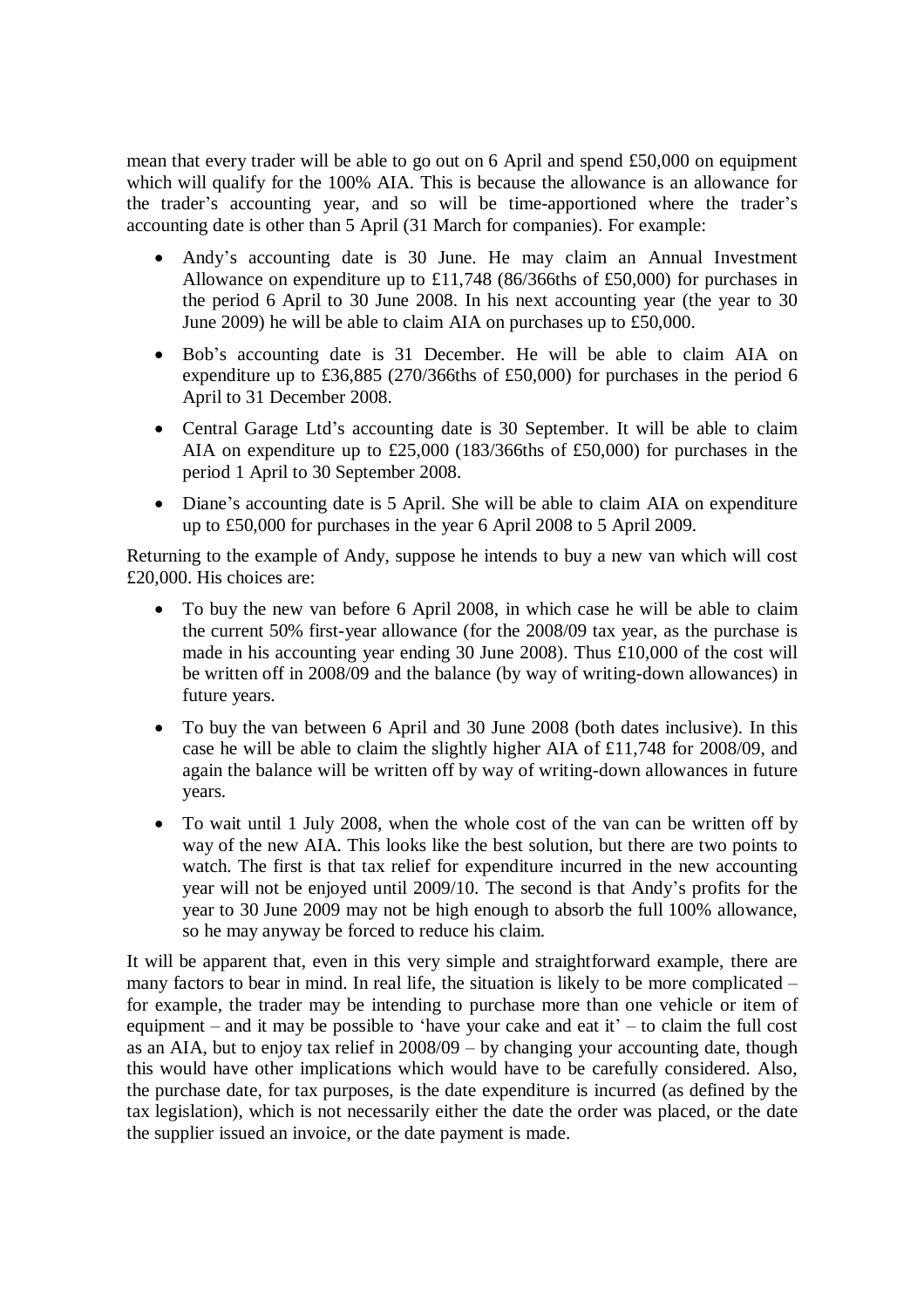Accordingly, we would strongly recommend clients, who are considering significant machinery, equipment or vehicle purchases and wish to maximise the benefit to be obtained from capital allowances, to discuss their plans with us as soon as possible.

Finally, remember that where a purchase is made by an individual trader (rather than through a company), the Annual Investment Allowance will reduce his income not only for income tax purposes, but also for Class 4 National Insurance and (where appropriate) Tax Credits. That said, of course, there is no point in buying equipment that is not needed just for the sake of the tax allowance.

### **CAPITAL GAINS TAX REFORM**

In his October 2007 Pre-Budget Report, the new Chancellor of the Exchequer announced a fundamental reform of Capital Gains Tax. This will apply to disposals by individuals (including sole traders), partnerships and trusts, but not to disposals by companies.

Shortly put, where an asset is sold (or otherwise disposed of) on or after 6 April 2008, taper relief will not be given (and nor will indexation allowance, which is now due where the asset was acquired before April 1998), and all gains will be charged at a new standalone capital gains tax rate of 18%, irrespective of the rate of income tax paid by the vendor. There will be some other more technical changes, but it has been confirmed that the 'principal private residence relief' will not be affected and that there will still be an annual exemption.

# *How does this affect people planning to sell their businesses?*

After taper relief, the effective rate of capital gains tax paid on the sale of business assets is currently, in most cases, 10% of the chargeable gain. From 6 April 2008 this will rise to 18%. Very broadly speaking, business assets, subject to capital gains tax, include buildings used for the purposes of the owner's trade or profession, farmland, goodwill and shares in family trading companies.

Where assets were purchased before April 1998, their base cost for capital gains tax purposes is currently increased by indexation allowance, which reduces the chargeable gain. From 6 April 2008, indexation allowance will not be available, so the chargeable gain will be higher. Other, more technical, changes may deny reliefs which are currently available and so increase the chargeable gain further.

Accordingly, the prospect from 6 April 2008 is that a higher rate of tax will be charged on a larger taxable gain. One obvious solution is to sell the business, or the business asset, before the end of the current tax year. However, it may well not be possible to arrange a sale in the time available, and any prospective purchaser is likely to know of the 5 April 2008 deadline and use it as a bargaining counter.

It is theoretically possible to 'freeze' the accrued indexation allowance and taper relief by transferring business property to a family trust before 6 April 2008. The transfer to the trust will benefit from the accrued indexation allowance and taper relief, and the trust will benefit from a higher base cost for the asset. However, it is not possible *both* to freeze the taper relief *and* to claim the usual hold-over relief for a gift into trust, and so the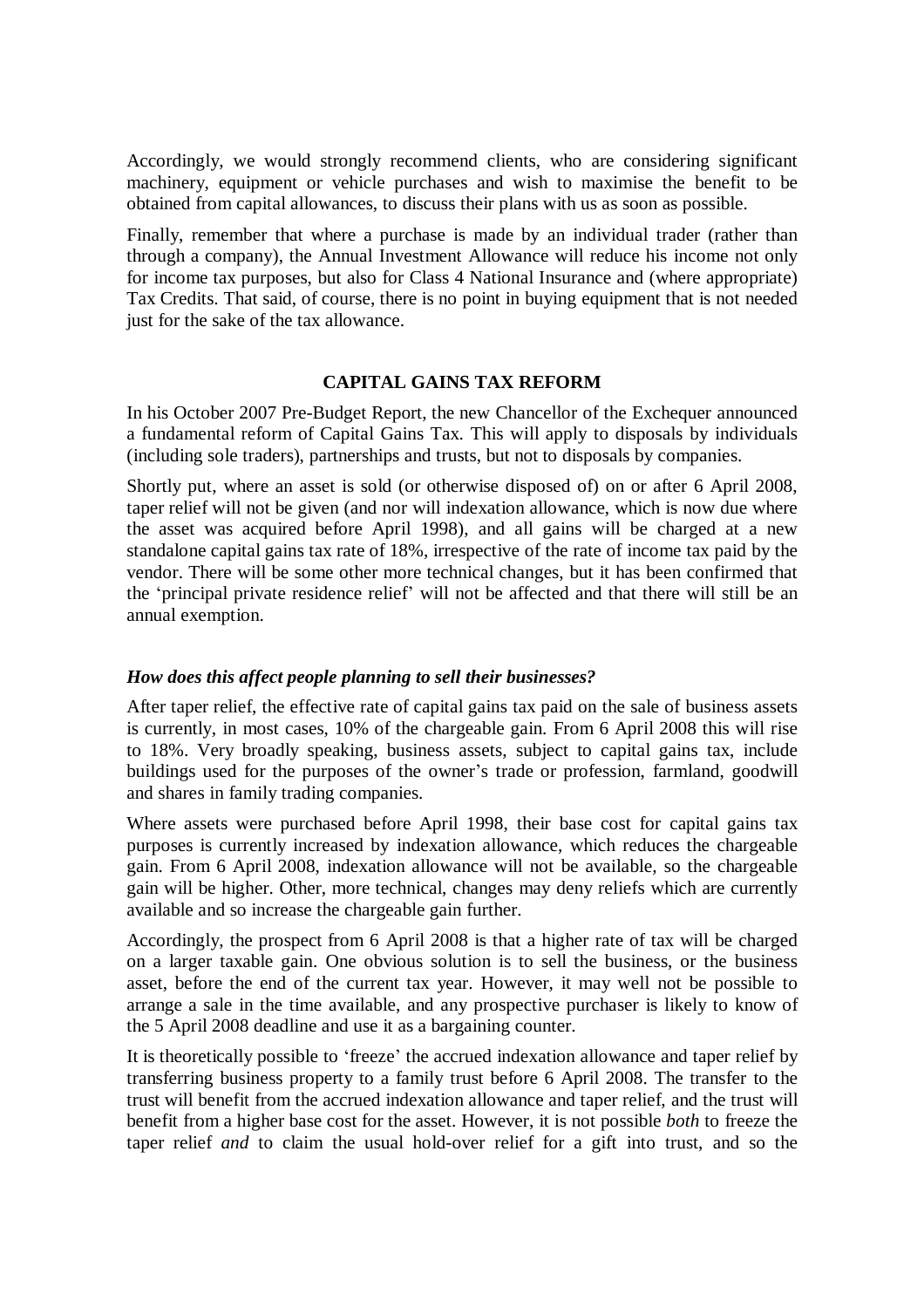stratagem is likely to trigger an immediate capital gains tax charge – in other words, the owner has to pay something now in order to save more later. Other possible tax implications must also be considered (for example, stamp duty and inheritance tax), as well as practical matters. For example, if the property in question is mortgaged or charged to the bank, will the lender accept the change of legal ownership?

A final point to bear in mind is that, following widespread protests against the 80% increase in the headline tax rate (from 10% to 18%), the Chancellor has hinted that he may amend his proposals to include an exemption for (say) the first £100,000 of gains made on a retirement sale.

If you have a business, or a substantial business asset, or shares in a family trading company, which you are considering selling, we recommend that you discuss your options with us as soon as possible. It is not possible in this newsletter to give any general advice, as so much depends on the facts and figures of the case.

## *And how does it affect portfolio investors?*

A lower rate of taper relief currently applies to non-business assets, such as shares quoted on the Stock Exchange and units in a Unit Trust. Depending on the length of time for which the shares or units have been held, this may reduce the chargeable gain by up to 40% and the effective rate of capital gains tax paid by a higher rate taxpayer to a minimum of 24%, and by a basic rate taxpayer to a minimum of 12%. However, the position is further complicated by the fact that indexation allowance, which may be available in addition to taper relief, will be abolished for sales on or after 6 April 2008.

If a useful amount of taper relief (or taper relief plus indexation allowance) is currently available on a particular holding, an investor may wish to consider making a disposal within his 2007/08 annual exemption, to take advantage of the accrued taper relief and indexation allowance before it is lost forever. 'Double bed-and-breakfasting' (sale by a husband and repurchase by his wife, or *vice versa*) may be used to crystallise a gain within the annual exemption. However, we would recommend you take advice before entering into any such transaction which creates or utilises a capital gains tax loss, as the Finance Act 2007 included some complex anti-avoidance legislation which may deny relief in these circumstances.

An alternative is that a straightforward gift or sale between husband and wife (or between civil partners) on or before 5 April 2008 will have the effect of preserving any accrued indexation allowance (but not any taper relief). This might be worth considering where the investment has been held for a long time, so that a substantial amount of indexation allowance is at stake.

Finally, many Alternative Investment Market (AIM) shares count as business assets for taper relief purposes. If they have been held for at least two years, and are sold by 5 April 2008, they will qualify for maximum taper relief, so that the effective rate of capital gains tax will be 10% for a higher rate taxpayer and only 5% for a basic rate taxpayer. From 6 April 2008, both will pay tax at 18% on their gains.